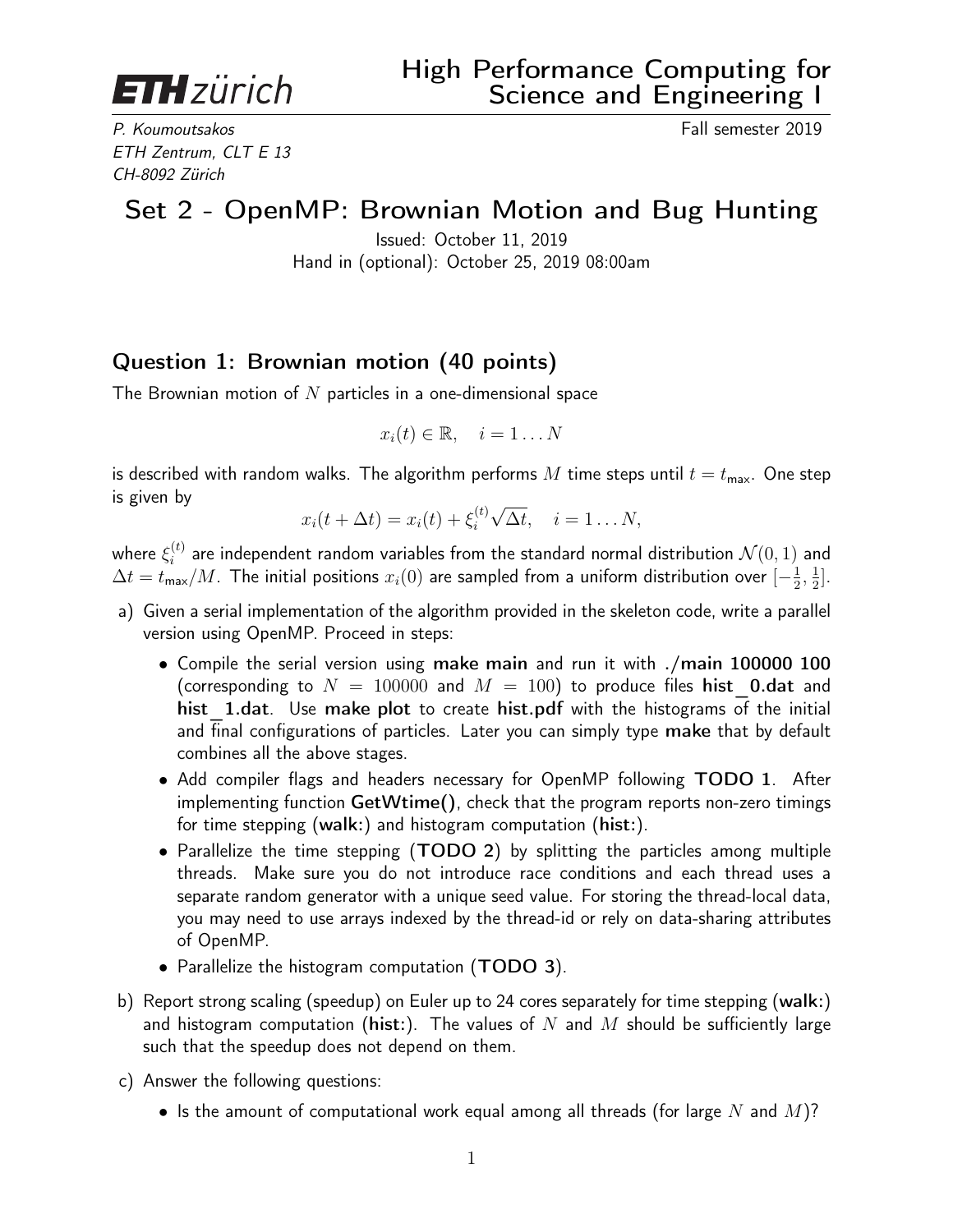- Do you observe perfect scaling of your code? Explain why.
- Run your program with  $N = 1000$  and  $M = 1$  on 1 thread and 500 threads. Then change the initial seed for the generator and run the program again. Plot the histograms in all four cases and include in your report. Does changing the number of threads have stronger effect on the final histogram than changing the initial seed? Explain why.

## Question 2: OpenMP bug hunting (10 points)

a) Identify and explain any bugs in the following OpenMP code. Propose a solution. Assume all headers are included correctly.

```
1 // assume there are no OpenMP directives inside these two functions
\overline{2} void do work ( const float a, const float sum );
3 double new value (int i);
4
5 void time loop ()
6 {
7 float t = 0;
8 float sum = 0;
9
10 #pragma omp parallel
11 {
12
13 for (int step=0; step < 100; step++)
14 {
15 #pragma omp parallel for nowait
16 for (int i=1; i<n; i++) {
17 b [i-1] = (a[i]+a[i-1])/2.;
18 c [ i -1] += a [i];19 }
20
21 #pragma omp for
22 for (int i=0; i\leq m; i++)
23 z[i] = sqrt(b[i]+c[i]);
24
25 #pragma omp for reduction (+:sum)26 for (int i=0; i\leq m; i++)
27 sum = sum + z [i];
28
29 #pragma omp critical
30 {
31 do_work(t, sum);
32 }
33
34 #pragma omp single
35 {
36 t = new value (step);
37 }
38 }
39 }
40 }
```